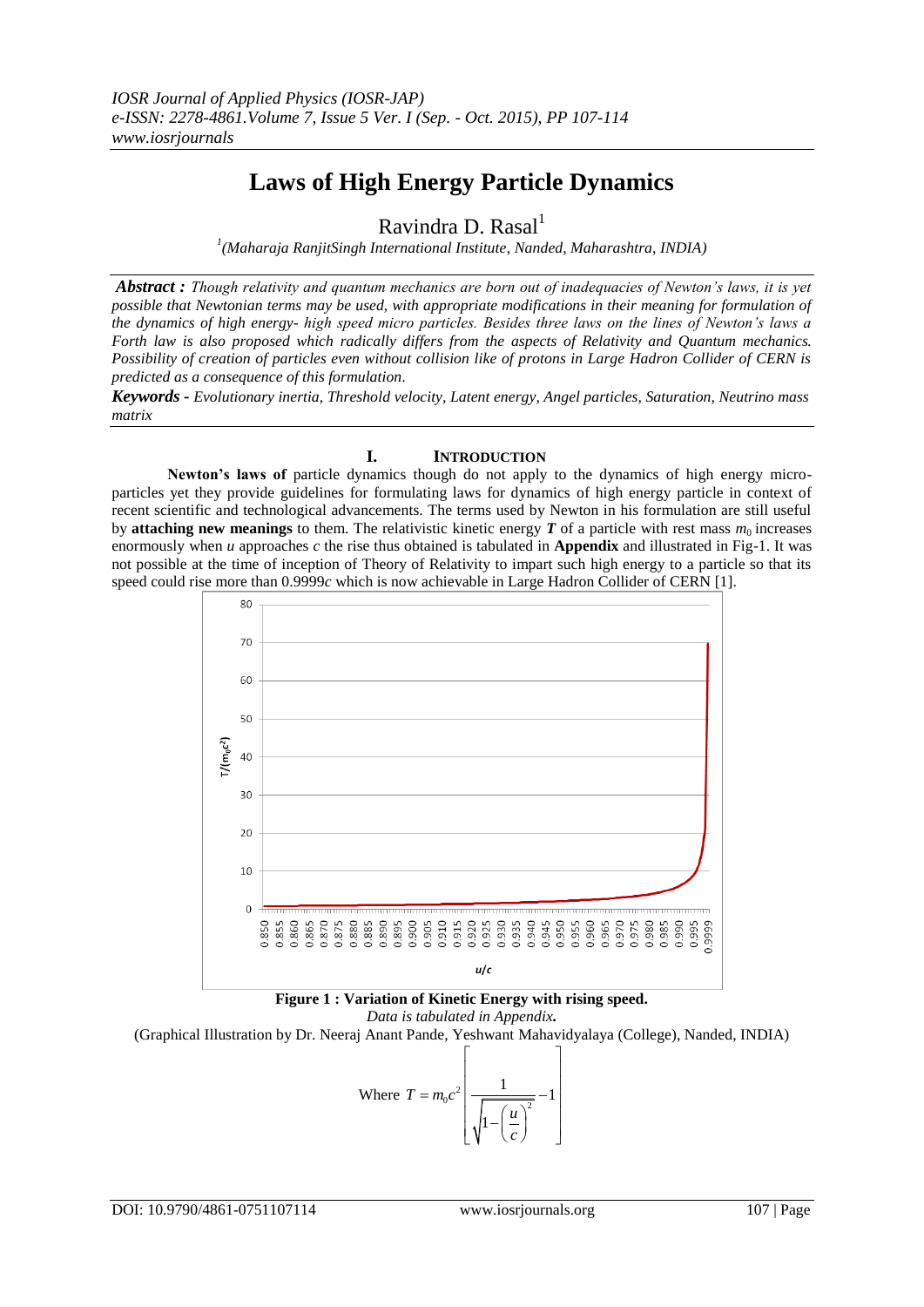Had there been no natural barrier, for particles, having mass, to attain the speed of light; they would then have reached it; that does not happen so due to an obstacle by nature that **prevents a mass to reach speed of light** even on imposition of very high energy.

# **II. LHC AND INELASTIC COLLISIONS**

2.1. There are certainly similarities between GEDANKEN experiment imagined for deriving *E=mc***<sup>2</sup>** and the actual experimentation in Large Hadron Collider of CERN; but the major difference is that the **colliding particles in GEDANKEN experiment were not having any charge** while the collision experiments in LHC are being conducted with protons.

The combined body formed after collision in LHC is an **immense unstable fireball** that dissipates into particles. This fireball contains much more high energy than what would have been obtained by converting entire mass of colliding particles into energy. In actual collisions only a certain fraction of the energy is available for conversion into the immense f**ireballs from which very heavy and unstable particles can be born** [2].

The GEDANKEN experiment, of Einstein"s era is re-thought in terms of a collision of two identical masses having no charge at speed comparable with the speed of light.

In the modified GEDANKEN experiment, proposed in this paper in context with the findings of LHC, a combined body [3] is expected to be formed, same as the "heavy and unstable fireballs" observed, immediately after **inelastic** collision in case of collision of protons in LHC.

2.2. Kinetic Energy of the bodies remains constant in elastic collisions while in **inelastic** collisions all the kinetic energy disappears on collision. In its place, after the collision, there appears **some form of internal energy**, such as heat energy or excitation energy. Founders of relativity expressed views about conversion of excess of energy into forms, other than kinetic energy **[4], [5], [6], [7].**

We now see that this **extra internal energy results in rest mass (inertia) of the combined body**  being greater than the total rest mass (inertia) of the two separate bodies. **Thus the rest mass is equivalent to energy (rest-mass energy) and must be included in applying the conservation of energy principle**. This result follows from Lorentz transformation and the conservation of momentum principle which were used in arriving at it [8].

Some type of internal-inertial energy and a force responsible for not allowing masses **to reach the speed of light** has been conceived since the very inception of the Special Theory of Relativity. There was, however, no role of its effect at that time when artificially achievable velocities of objects were much less than *c*.

## **III. HYPOTHESIS**

**3.1.** Basis of hypothesis are the objections raised after Einstein's Special Theory of Relativity about quantitative value of speed of light irrespective of **its central role** in physics .Recent observations on reminiscent of Big Bang and primordial radiations are tending to conclude that the properties of free space would also have been different in remote past, so that the value of *c* would be changing during the course of cosmological evolution [**9**]*.* It was probably **very high in inflationary stage of expansion** of the universe which is now decreased to its present value. In view of strong dependence and close **relation between velocity of light and stage of evolution** of the universe, "*c*" is assumed to be a "**Stage Constant**" [10] related to evolution meaning that **magnitude** of *c* **would change**, **maintaining its central role**, during evolution.

**3.2**. It would be relevant to use the terms from Newtonian mechanics, in different context for high energy particles. A new term "**evolutionary inertia**" is introduced here which means a property of matter which tries to maintain its stage of evolution. This postulation allows a conservative force that prevents masses to cross the barrier of  $c$ .<br>3.3

**3.3** Nature of "evolutionary inertia" hypothesised here can be further explained on the background of recent developments, like creation of bosons after certain threshold; so that the **evolutionary inertia would be effectively operative after attaining this threshold speed** by the particle.

**3.4**. The masses which are accelerated to high velocities, approaching speed of light, in proposed (modified) GEDANKEN experiment; though may be able to acquire very high energy and speed, yet instead of overtaking the speed of light, they **store the energy in a latent form which is converted into particles after attaining threshold limit or by collision.** This latent form of energy resembles the strain energy accumulated in rocks ahead of rupture which causes earthquake [**11**].

**3.5**. Momentum of any matter-particle is not allowed, by nature, to exceed a certain limit so that its speed should not increase above *c*. It is for that matter essential that the particle would itself start **creating new particle**s, so that the velocity of any of the individual particle should not exceed *c*. similar to the composite particles constituted by clamping of quarks and gluons in LHC [**12**].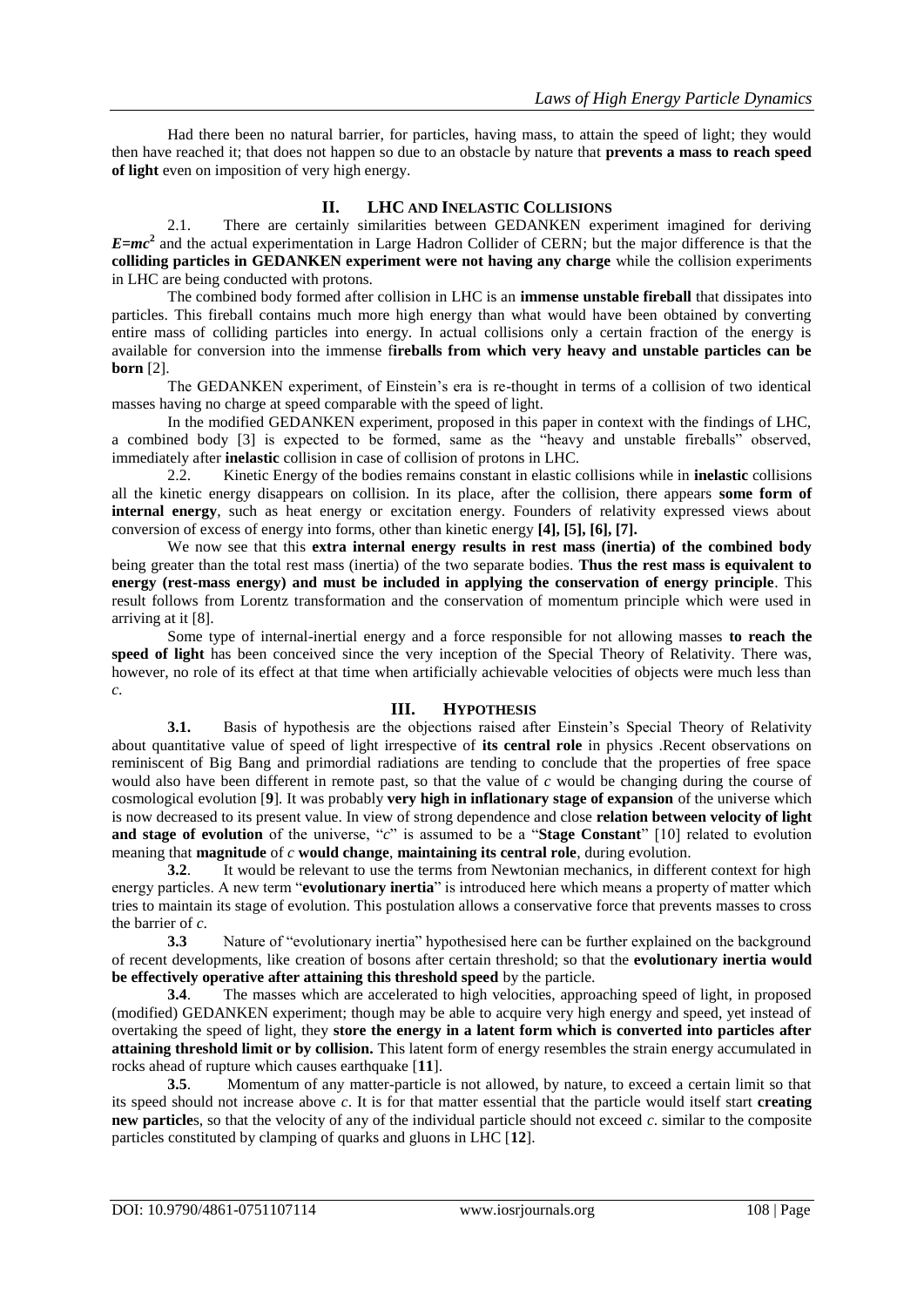*c*

**3.6**. The force responsible thus for breaking of the particle need not only be an external force but it could also be an **internal property** of matter. This is due to a **different mode of utilization of energy** in high energy particle physics rather than its simple utilization for accelerating the particle.

**3.7**. The creation of new particles can also be visualized in context of Newton"s third law, identifying work done against evolutionary inertia as an "**action**" by the force which tries to accelerate it beyond speed of light that is **opposed by a reaction by creating new particles**. Newly created individual particles have velocities, may even be less than the threshold so as to conserve momentum and energy.

**3.8**. There is, however, **no analogue** for the variety in newly created particles. It is suggested that this variety is due to an internal or **in-built programme of evolution** from within the matter that would lead to an addition of "**programme carrying particles**" like the so called "Force Carriers" *γ, g, z, W* in Murray Gell Mann's **Standard Model** of particles.<br>3.9. Stem cell, which is c

**3.9.** Stem cell, which is capable of transforming itself into various types of cells leading ultimately to a **programme** for formation of different tissues & organs, happens to be well-known **biological analogue** of the proposed variety of particles.

Some process like throwing a stone from sling or firing a bullet from gun could be happening on large scale in the distant celestial bodies, say during supernova explosions, so as to accelerate and **emit even uncharged particles nearly to the speed of light** of that era. Postulates of Special Theory of Relativity are thus modified in the context of results obtained from Large Hydron Collider. Though **technology for accelerating uncharged particles** to high velocities, conceived in GEDANKEN experiment, is **not yet developed**, we are now able to detect **high speed uncharged particles** like neutrinos. They appear to be on the verge of crossing the limit of speed of light [13].

#### **IV. CREATION OF MATTER OUT OF ENERGY**

All the work done by the force  $F_1$  acting upon a particle, according to Special Theory of Relativity, goes into Kinetic Energy and is utilized for accelerating the particle, which increases its velocity to *u* so that<br>  $\int_{u=0}^{u=u} F_1 dx = \int \frac{d}{dt} (mu) dx = \int d(mu) \frac{dx}{dt} = \int (mudu + u^2 dm)$ 

$$
\int_{u=0}^{u=u} F_1 dx = \int \frac{d}{dt} (mu) dx = \int d(mu) \frac{dx}{dt} = \int (mu du + u^2 dm)
$$

from which we obtain relation for **variation of mass** with energy as  $\frac{m_0}{1-\left(\frac{u}{u}\right)^2}$  $m = \frac{m}{\sqrt{m}}$ *u*  $\overline{a}$  $-\left(\frac{u}{c}\right)^2$ , Yielding to Relativistic

Kinetic Energy as 
$$
m_0 c^2 \left[ \frac{1}{\sqrt{1 - \left( \frac{u}{c} \right)^2}} - 1 \right]
$$
 and Total Energy  $E = mc^2$ .

These relations, according to the hypothesis of the present paper, are **valid up to the threshold** speed

The **threshold speed**, which might be characteristic of the object under consideration, is also hypothecated as a limit, after crossing of which the external force imposed upon the accelerated particle, instead of contributing totally to acceleration, is utilized **partially for creating new particles** of matter for which energy is stored in it in a latent form, that is utilized for creation of matter out of energy.

The Einsteinian equivalence

 $u_T$ .

**Total Energy = Relativistic kinetic energy**  $(T)$  **+ Rest mass energy** 

is **valid only upto the threshold limit** of speed, which may be represented as  $\begin{bmatrix} 1 & 1 \\ 1 & 1 \end{bmatrix}$ 

$$
E_{u \lt x_{u_{\text{T}}}} = m_0 c^2 \left[ \frac{1}{\sqrt{1 - \left(\frac{u_{\text{T}}}{c}\right)^2}} - 1 \right] + m_0 c^2 = mc^2
$$
, where  $u_{\text{T}}$  is the threshold speed.

In view of variation of Kinetic Energy *T* with increase in speed, the threshold may be anticipated to be somewhere above 0.9*c*.

Unlike in the Special Theory of Relativity, the particle, after having had achieved a threshold velocity, would **start experiencing the hypothesised "Evolutionary Inertia"** so that all the energy imposed upon the particle would **not be fully utilized to accelerate** it but a part of it is accumulated in a **latent form** which is utilized thereafter for creation of new particles. It is further assumed that the accelerating force is capable to increase the velocity of particle up to a **saturation limit** *u*<sup>s</sup> . The accelerating energy, which is predominant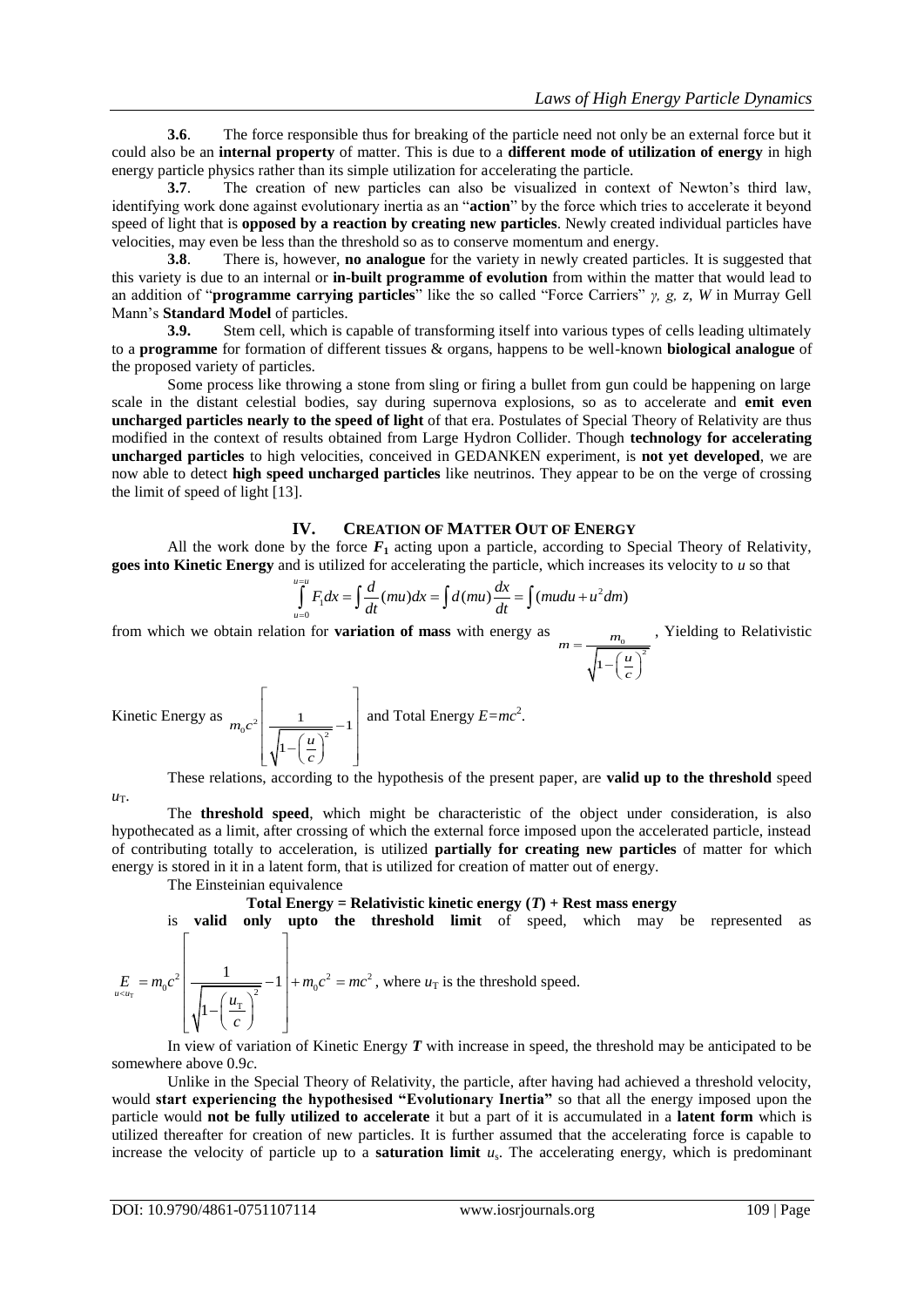before achieving threshold, ultimately tends to zero while all the excess of imparted energy becomes creative, which is represented as

| total              |  |                                          | work done                                                                        | work done in     |
|--------------------|--|------------------------------------------|----------------------------------------------------------------------------------|------------------|
| energy<br>imparted |  | kinetic energy<br>$=$ used for raising + | against evolutionary                                                             | convertion of    |
|                    |  | velocity upto $u_{\rm T}$                | inertia to raise the                                                             | excess of energy |
|                    |  |                                          | velocity beyond $u_r$ upto $u_s$                                                 | into particles   |
|                    |  |                                          | $E = T_{u_{\rm T}} + \int_{a}^{a} F_2 du + \sum_i \left  \frac{d}{dt} p \right $ |                  |

Where  $p_1 = v_1 m_1$ ,  $p_2 = v_2 m_2$ ,  $p_3 = v_3 m_3$ , ... are the momenta of newly created particles of which velocities are individually  $\lt c$  or more often  $\lt u_T$ . The particle, in this case, is allowed to be accelerated to saturation limit.

Work done by the force  $\mathbf{F}_2$  acting upon a particle **partially goes into Kinetic Energy** and partially stored into it, in latent form which thereafter, **is used for creating new particles.** This **qualitative change in mode of utilization of imposed energy** is hypothesized due to evolutionary inertia and represented by ∑ instead of ∫ as **integration, by definition, is a limit of sum**. The above expression is analogues to the process in which a quantum mechanical function has a range of **both continuous and discrete** eigenvalues [14] [15].Integration part of it represents utilization of energy for accelerating the particle while summation indicates creation of new particles. Proton in Large Hadron Collider, however, does not appear to be accelerated to the limiting speed  $u_s$  but it is **intercepted by collision** with the other proton at a speed  $u'$  so as to be fragmented into debris. In case *if* the **saturation limit is achieved before collision,** then the proton would have had started acting as a **perfect converter** of supplied excess energy into particles.

$$
E'_{\text{inelastic & }\atop \text{premature}\atop \text{continuous}} = T_{u_{\text{T}}} + \int_{u_{\text{T}}}^{u'} F_2 du + \left[\begin{array}{c} \text{composite} \\ \text{unstable} \\ \text{matter} \end{array}\right] = \sum_j \left[\frac{d}{dt} p\right]_j.
$$

Where  $u_T < u' < u_s$ .

Collision in LHC may also be conceived as a **premature trigger.**

#### **V. SEISMOLOGICAL ANALOGY AND FLUX OF NEUTRINOS**

The latent energy proposed to be accumulated in the particle, is analogous to the strain accumulated in hard material of tectonic plates of earth. The limit of  $u<sub>T</sub>$  is similar to the elastic limit beyond which strain is **not directly proportional** to stress. The name "**Angel particles**" is proposed by the author for those entities which are coming out from within the earth before major earthquakes. They are expected to perturb animals, birds and fishes. These angels resemble neutrinos in their capacity to penetrate hard rock [16].

There is yet another similarity between process of emission of Angel particles ahead of earthquake and the neutrinos apparently moving at or even more than the speed of light, found in experiments with Large Hadron Collider. It is the resemblance between seismological **stress matrix** [**17**] with the **neutrino mass matrix** [18]. Neutrinos may leak through LHC by quantum tunnelling [19], [20] like the flux of Angel particles through hard crust of earth.



**Fig- 2 Particle Creation Scenario at High Energies**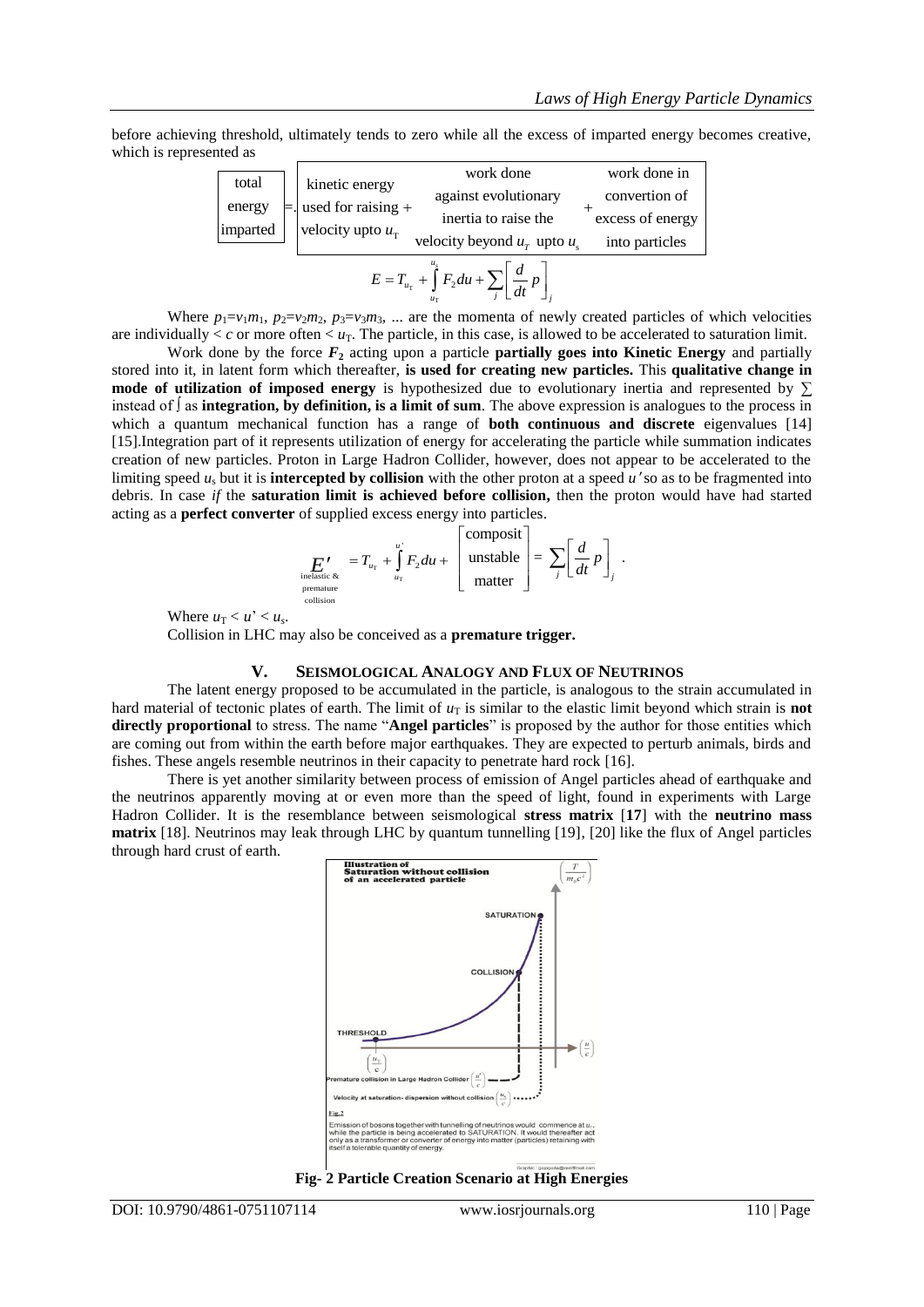#### **VI. DISCUSSION**

6.1 Interaction of bodies is the most frequently observed phenomenon in nature. Direct physical contact, like that of billiard balls is not always necessary for their interaction. Round trip passage of **comet** through solar system [21] or interaction of proton with nucleus are also treated as **types of collisions** in which the other forces such as gravity, Coulomb"s repulsive force, strong sub-nuclear forces are predominant. The **evolutionary inertia** is conceived here to be most **predominant in the range** of velocity **approaching the speed of light.**<br>6.2

6.2 Any mechanism, as per the theories about generating elementary particles, must become active above certain energy level, such as two 3.5 TeV for proton beams colliding in LHC [**22**] for producing Higgs particles. This inference is in **support of the proposed threshold speed** for activation of evolutionary inertia. This is the energy threshold observed in case of proton in LHC, the other particles may have different thresholds. The chain begins from formation of Quarks. **Quarks make nucleons, and the nucleons make nuclei. Nuclei and electrons make atoms, molecules and all the known non-living and living matter. [2 3] 6.3 The ideas of threshold velocity and evolutionary inertia are suggested as most probable valid** 

6.3 The ideas of threshold velocity and evolutionary inertia are suggested as most probable valid reasons for creation of new matter. The scope of this paper is **limited to the cause of creation** of new particles. Classification and types of created particles, their properties and positions in **Standard Model** of particles etc. [24] [25] are beyond the scope of this paper.

**6.4 C**onversion of excess of energy, into a latent form as the cause of creation of new matter appears to be more **rational** explanation than the so called omnipresent Higgs mechanism imparting masses to **various forms of existences** and that all known elementary particles **remain as mass-less (existences) unless they interact with Higgs field [26]**.

6.5 Phenomenon of neutrinos moving at speed of light or appearing to move even **faster than that of light**, detected by ICARUS from CERN [27] was an international news on **23rd September 2011**. It could be "leakage" of neutrinos probably due to **quantum tunnelling**. Stream of such neutrinos could also emerge out of supernova explosion from the matter in an ancient stage of evolution. **Antonio Ereditato** claimed that ancient neutrinos from supernova explosion, which was first **noticed in 1987** preceded light by few hours in reaching the earth [28]. Such neutrinos can thus be believed to have tunnelled [29] across **the then speed limit** (of light) that could be higher than its present value.

6.6. Flux of superluminal neutrinos from supernova itself is yet another evidence for higher value of *c* in remote past. This is what is defined as **Relativity of stages of evolution** [30] by the author.

The supernova might have naturally accelerated charge-less particles to a velocity very near to the then speed of light.<br> $6.7$ .

6.7. Spontaneous **breaking of** an underlying **symmetry** according to presently accepted theories, is said to be the cause of birth of massive particles [31], [32]. It does not, however, provide any answer as to "where from", "how" and "why" this spontaneity comes? It is suggested that the spontaneity is an outcome of an internal **urge of matter for evolution**.

## **VII. CONCLUSION**

Inference from experiments of Collision in Large Hadron Collider means only that a new particle is found. Its identity with predicted Higgs boson does **not justify the Higgs mechanism**. An alternative mode, as suggested by the author in this paper can also be the cause of creation of new particle. There is every possibility that the hypothesis of this paper would be verified by observing **creation of particles** together with dissipation of energy into particles **before collision** in LHC.

Certain laws for **dynamics of high energy particles** are formulated on the basis of above, which are as under:

1<sup>st</sup> Law of High Energy Particle Dynamics :- Every moving particle continues in its stage of evolution, so far as it be accelerated to a limit of velocity by an external-impressed force due to a type of inertia defined as **evolutionary inertia.**

**2 nd Law of High Energy Particle Dynamics** :- A natural force becomes effective, after crossing a limit of speed that constraints the momentum of moving particle so as not to cross the speed of light. The force, thereafter, yield a new type of energy which generates matter-particles out of energy.

3<sup>rd</sup> Law of High Energy Particle Dynamics:- The action of imposed force on the particle to accelerate it is countered by a reaction which after a certain limit results into creation of particles.

**4 th Law of High Energy Particle Dynamics :-** The energy, in itself, contains an in-built programme of evolution that imparts variety into created particles of matter, during collision or dissipation.

The programme is analogous to **primitive form of molecular mechanism of inheritance.** It may be narrated in a Sanskrit verse as *Eko' ham*̇*bahusyām* [33] meaning "*I am one, would like to be many*".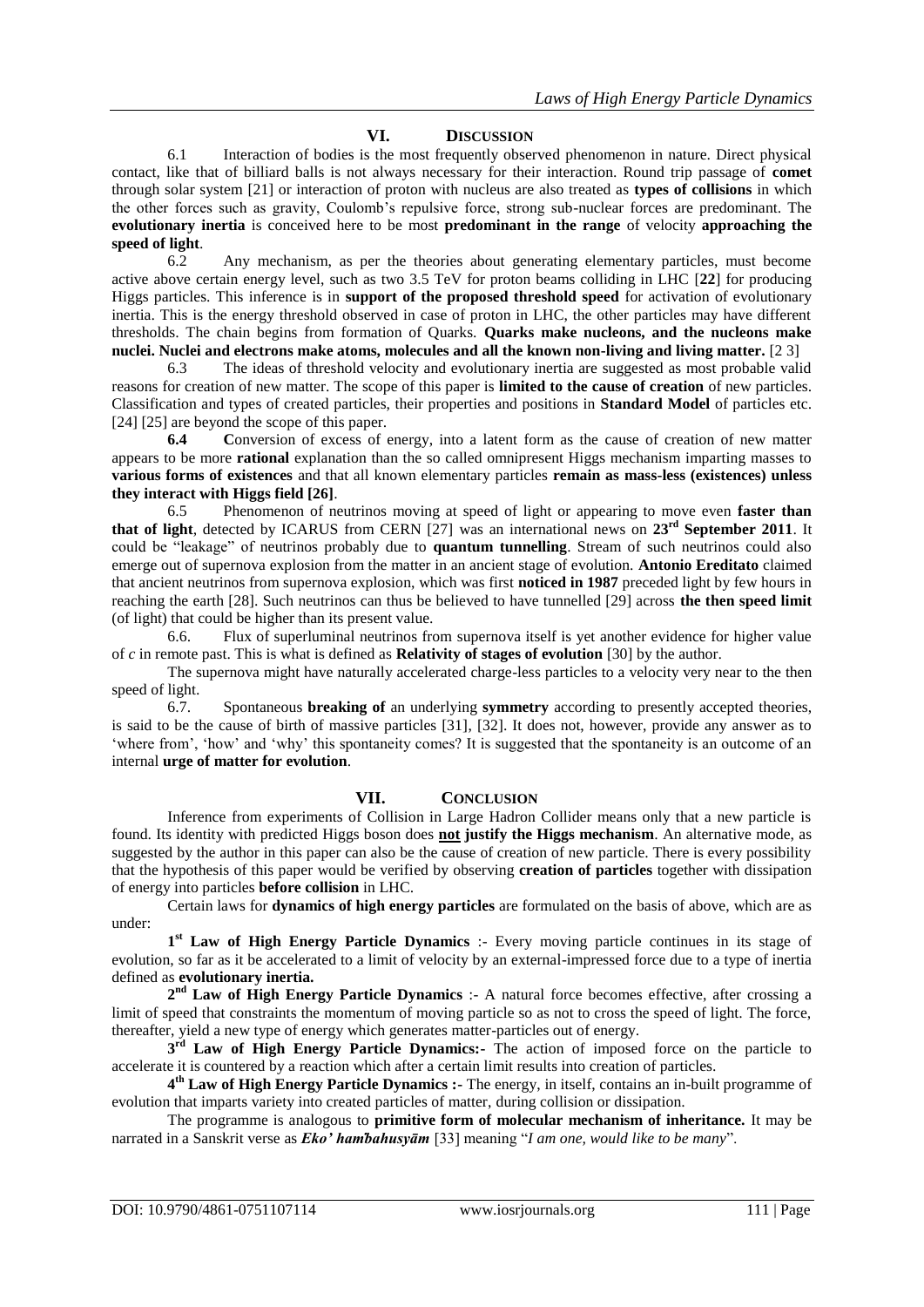#### **Acknowledgements**

Author is thankful to Prof. Dr. Neeraj Anant Pande from Mathematics Dept. of Yeshwant Mahavidyalaya (College), Nanded, Principal (retd.) Dr.Omprakash Rathod of Science College, Nanded, Prof. Dr.Rajendra Khairnar from Physics Dept of SRTM University, Nanded, Prof. Dr .Manish Deshpande from Physics Dept of NSB College, Nanded and Mr.M.A.Khan for their valuable assistance in preparing this paper.

#### **REFERENCES**

- [1] Binay Malakar, Search for the Higgs Boson, *Science Reporter (NISCAIR) CSIR, New Delhi, 49(7),* July 2012, 12.
- [2] B. Ananthanarayan, Anant, The Discovery of the Higgs Particle, *Current Science*, *103(1),* 2012, 16-18.
- [3] Robert Resnick, *Special Relativity* (Wiley Eastern, 14<sup>th</sup> reprint 1990), Fig 3-7, 131.
- [4] Albert Einstein, *Meaning of Relativity* (Oxford & IBH, Indian Edition 1965), 45.
- [5] W.Rindler, *Special Relativity* (Oliver & Boyd, 1960), 73.
- 
- [6] Irving Kaplan, *Nuclear Physics* (Addison-Wesley/Narosa 2<sup>nd</sup> Ed.1987), 489.<br>[7] A.N.Matveev, *Mechanics & Theory of Relativity* (Mir Moscow, 1989), 181. [7] A.N.Matveev, *Mechanics & Theory of Relativity* (Mir Moscow, 1989), 181.
- [8] Robert Resnick, *Special Relativity* (Wiley Eastern, 14<sup>th</sup> reprint 1990), 131.<br>[9] Ravindra D.Rasal. Alternative to Doppler Effect for Red Shift in Case of
- [9] Ravindra D.Rasal, Alternative to Doppler Effect for Red Shift in Case of Long distant Celestial Objects, *IOSR Journal of Physics, 7(2)*, 51-53.
- [10] Ravindra D.Rasal, Explanation for Superluminal Motion Observed in Large Hadron Collider, *paper presented at 77th Annual Conference of Indian Mathematical Society, Swami Ramanand Teerth Marathwada University, Nanded, 27-30<sup>th</sup> December 2011, P-*76 of Abstracts Book. This paper was based on EPISTEMIC LORENTZ TRANSFORMATION; Ref. Evolutionary Approach to Relativity, 1994, Laxminarayan Pub. Opp. Collector's Office, near Railway Station PARBHANI 431401, p- 105.
- [11] William Lowrie, *Fundamentals of Geophysics* (Cambridge Univ. Press, 1997), 110.
- 
- [12] Zvi Bern, Lance J.Dixon & David Kosower, On a Sunny Spring Day, *Scientific American, USA,* May 2012, 36-41. [13] M.Antonello *et el*, Measurement of neutrino velocity with ICARUS detector at CNGS Beam, *arXiv:1203.3433v3[hep-ex]*, 29 Mar 2012, also M.Antonello Wikipedia, http://en.wikipedia.org/wiki/Higgs\_boson 16/12/2011.
- [14] Robert Dicke & James Wittke, *Quantum Mechanics* (Addison-Wesley, 1970), 99.
- [15] Louis A.Pipes, *Applied Mathematics* (McGraw-Hill, 2<sup>nd</sup> Ed.1958), 517.
- [16] Ravindra D.Rasal, Intimation of Earthquake by Angel Particles, *102nd Indian Science Congress ,* University of Mumbai, 3-7 January 2015, p157, Available on the blog ravindrarasal.wordpress.com.
- [17] William Lowrie, *Fundamentals of Geophysics* (Cambridge Univ. Press, 1997), 86.
- [18] Beyond Standard Model, *Proceedings-415 of 5th Conference of American Institute of Physics ,* p306.
- [19] Robert Dicke & James Wittke, *Quantum Mechanics* (Addison-Wesley, 1970), 41.
- [20] David Bohm, *Quantum Mechanics*, 275.
- [21] A.N.Matveev, *Mechanics & Theory of Relativity* (Mir Moscow, 1989), 279.
- [22] Prafulla Kumar Behera, Discovery of SM Higgs Boson in ATLAS Experiment, *Resonance,* March 2013, 248-263 (energy threshold p-256).
- [23] G.Rajasekaran, Standard Model, Higgs Boson and What Next?, *Resonance,* October 2012, 965.
- [24] G.Rajasekaran, Standard Model, Higgs Boson and What Next?, *Resonance,* October 2012, 961.
- [25] David Griffiths, *Introduction to Elementary Particles* (John Wiley & Sons, 1987), 321,322,325,351,365.<br>[26] B. Ananthanarayan, Anant, The Discovery of the Higgs Particle, *Current Science*, 103(1), 2012, 16-18.
- 
- [26] B. Ananthanarayan, Anant, The Discovery of the Higgs Particle, *Current Science*, *103(1),* 2012, 16-18. [27] M.Antonello *et el*, Measurement of neutrino velocity with ICARUS detector at CNGS Beam, *arXiv:1203.3433v3[hep-ex]*, 29 Mar 2012.
- 
- [28] Antonio Ereditato, An Interview with Antonio Ereditato by Atul Thakur, *Sunday Review, The Times of India*, 06<sup>th</sup> Feb 2011.<br>[29] Ravindra D.Rasal, Alternative to Doppler Effect for Red Shift in Case of Long distant C [29] Ravindra D.Rasal, Alternative to Doppler Effect for Red Shift in Case of Long distant Celestial Objects, *IOSR Journal of Physics, 7(2)*, 51-53.
- [30] Ravindra D.Rasal, *Evolutionary Approach to Relativity* (Laxminarayan Pub. Opp. Collector"s Office, near Railway Station, Parbhani 431401, India), 76, 93.
- [31] Gangan B.Mohanty, Discovery of a Boson at CERN and Indian Connections *Resonance,* March 2013, 241.
- [32] B. Ananthanarayan, Anant, The Discovery of the Higgs Particle, *Current Science*, *103(1),* 2012, 17.
- [33] Apaurusheya, *Chandogya Upanished* (6.2.1-3) Sanskrit Hindu Scripture, 8<sup>th</sup> to 6<sup>th</sup> Century BC.

| <b>APPENDIX</b>                       |                                                        |  |  |
|---------------------------------------|--------------------------------------------------------|--|--|
| $\boldsymbol{u}$<br>$\mathcal{C}_{0}$ | $\cal T$<br>$\overline{m_0c^2}$<br>u<br>$\mathfrak{c}$ |  |  |
| 0.866                                 | 0.99982402                                             |  |  |
| 0.867                                 | 1.00679043                                             |  |  |
| 0.880                                 | 1.10537980                                             |  |  |
| 0.891                                 | 1.20262714                                             |  |  |
| 0.900                                 | 1.29415734                                             |  |  |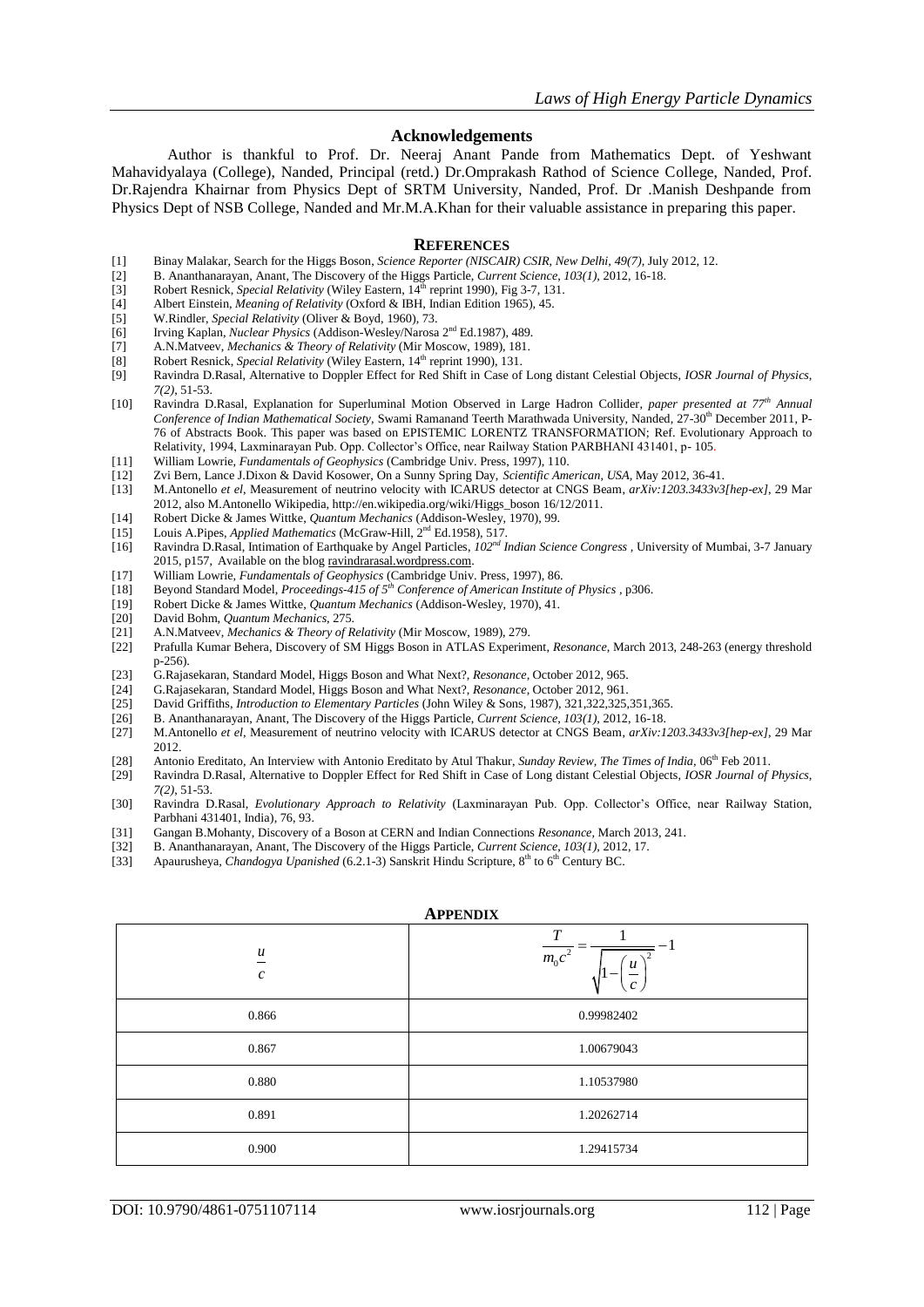| $\frac{u}{-}$<br>$\boldsymbol{c}$ | $\boldsymbol{T}$<br>$\mathbf{1}$<br>$=-1$<br>$\overline{m_0c^2}$<br>$\overline{2}$<br>$\frac{u}{c}$ |
|-----------------------------------|-----------------------------------------------------------------------------------------------------|
| 0.901                             | 1.30510835                                                                                          |
| 0.910                             | 1.41191535                                                                                          |
| 0.917                             | 1.50697439                                                                                          |
| 0.923                             | 1.59875295                                                                                          |
| 0.924                             | 1.61511427                                                                                          |
| 0.929                             | 1.70212050                                                                                          |
| 0.935                             | 1.81969956                                                                                          |
| 0.939                             | 1.90767711                                                                                          |
| 0.943                             | 2.00487335                                                                                          |
| 0.959                             | 2.52850595                                                                                          |
| 0.969                             | 3.04758796                                                                                          |
| 0.979                             | 3.90532126                                                                                          |
| 0.980                             | 4.02518908                                                                                          |
| 0.987                             | 5.22199117                                                                                          |
| 0.990                             | 6.08881205                                                                                          |
| 0.993                             | 7.46637168                                                                                          |
| 0.994                             | 8.14243324                                                                                          |
| 0.995                             | 9.01252349                                                                                          |
| 0.996                             | 10.19153703                                                                                         |
| 0.997                             | 11.91963785                                                                                         |
| 0.998                             | 14.81929993                                                                                         |
| 0.999                             | 21.36627204                                                                                         |
| 0.9999                            | 69.71244595                                                                                         |
| 0.99999                           | 222.60735677                                                                                        |
| 0.999999                          | 706.10695807                                                                                        |
| 0.9999999                         | 2,235.06803643                                                                                      |
| 0.99999999                        | 7,070.06793148                                                                                      |
| 0.999999999                       | 22,359.68257373                                                                                     |
| 0.9999999999                      | 70,709.75369809                                                                                     |